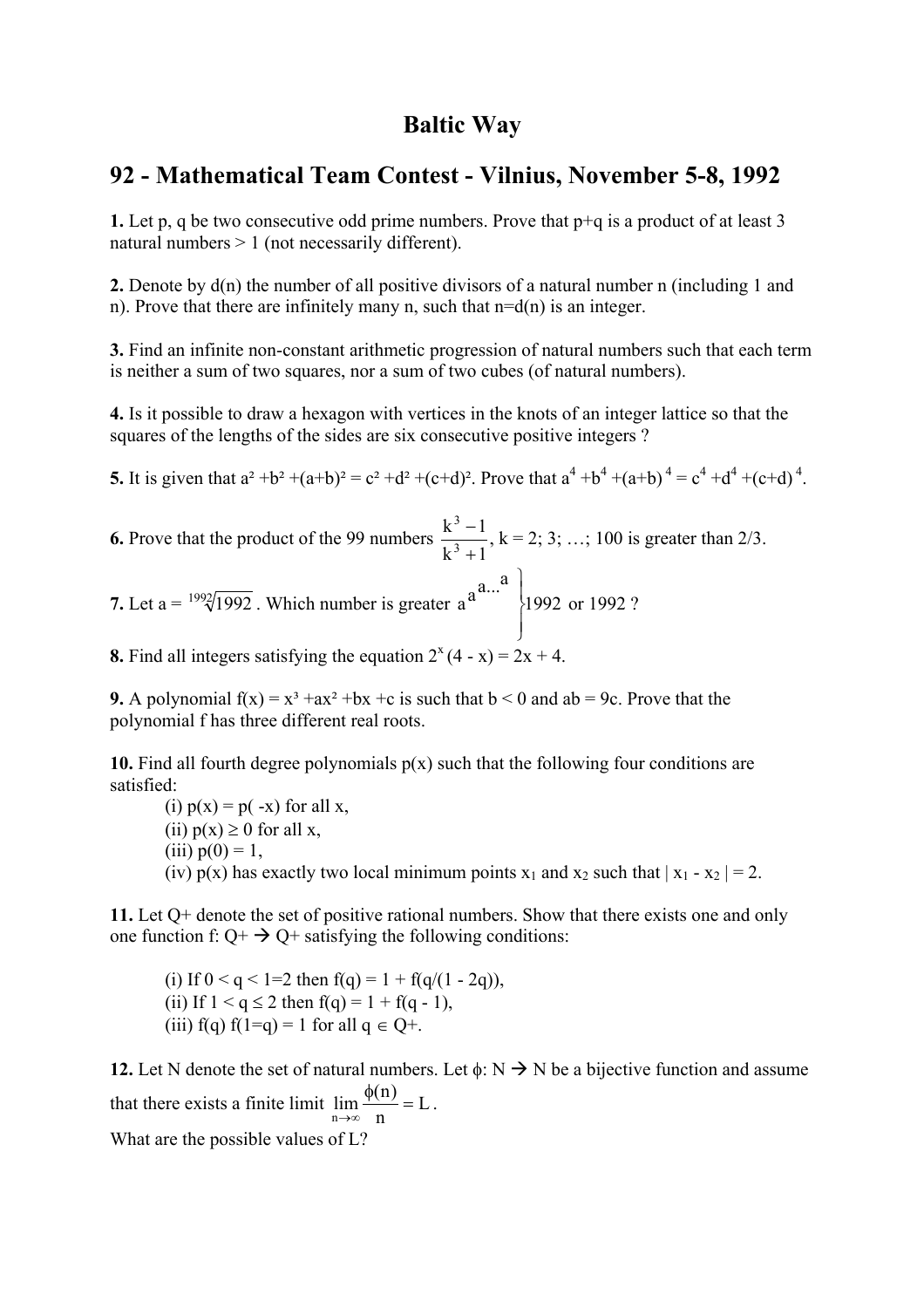**13.** Prove that for any positive  $x_1, x_2, \ldots, x_n, y_1, y_2, \ldots, y_n$  the inequality

$$
\sum_{i=1}^{n} \frac{1}{x_i y_i} \ge \frac{4n^2}{\sum_{i=1}^{n} (x_i + y_i)^2}
$$

holds.

**14.** There is a finite number of towns in a country. They are connected by one direction roads. It is known that, for any two towns, one of them can be reached from another one. Prove that there is a town such that all remaining towns can be reached from it.

**15.** Noah has 8 species of animals to fit into 4 cages of the ark. He plans to put species in each cage. It turns out that, for each species, there are at most 3 other species with which it cannot share the accomodation. Prove that there is a way to assign the animals to their cages so that each species shares with compatible species.

**16.** All faces of a convex polyhedron are parallelograms. Can the polyhedron have exactly 1992 faces?

**17.** Quadrangle ABCD is inscribed in a circle with radius 1 in such a way that the diagonal AC is a diameter of the circle, while the other diagonal BD is as long as AB. The diagonals intesect at P. It is known that the length of PC is 2/5. How long is the side CD?

**18.** Show that in a non-obtuse triangle the perimenter of the triangle is always greater than two times the diameter of the circumcircle.

**19.** Let C be a circle in plane. Let  $C_1$  and  $C_2$  be nonintersecting circles touching C internally at points A and B respectively. Let t be a common tangent of  $C_1$  and  $C_2$  touching them at points D and E respectively, such that both  $C_1$  and  $C_2$  are on the same side of t. Let F be the point of intersection of AD and BE. Show that F lies on C.

**20.** Let  $a \le b \le c$  be the sides of a right triangle, and let 2p be its perimeter. Show that  $p(p - c) = (p - a)(p - b) = S$ , where S is the area of the triangle.

# **93 - Mathematical Team Contest - Riga, November 11-15, 1993**

**1.**  $a_1a_2a_3$  and  $a_3a_2a_1$  are two three-digit decimal numbers, with  $a_1$  and  $a_3$  different nonzero digits. Squares of these numbers are five-digit numbers  $b_1b_2b_3b_4b_5$  and  $b_5b_4b_3b_2b_1$ respectively. Find all such three-digit numbers.

**2.** Do there exist positive integers  $a > b > 1$  such that for each positive integer k there exists a positive integer n for which an  $+ b$  is a k-th power of a positive integer?

**3.** Let's call a positive integer interesting if it is a product of two (distinct or equal) prime numbers.

What is the greatest number of consecutive positive integers all of which are interesting?

**4.** Determine all integers n for which  $\sqrt{\frac{25}{2}} + \sqrt{\frac{625}{1}} - n + \sqrt{\frac{25}{1}} - \sqrt{\frac{625}{1}} - n$ 4 625 2  $n + \sqrt{\frac{25}{9}}$ 4 625 2  $\frac{25}{2} + \sqrt{\frac{625}{2} - n} - \sqrt{\frac{25}{2} - \sqrt{\frac{625}{2} - n}}$  is an integer.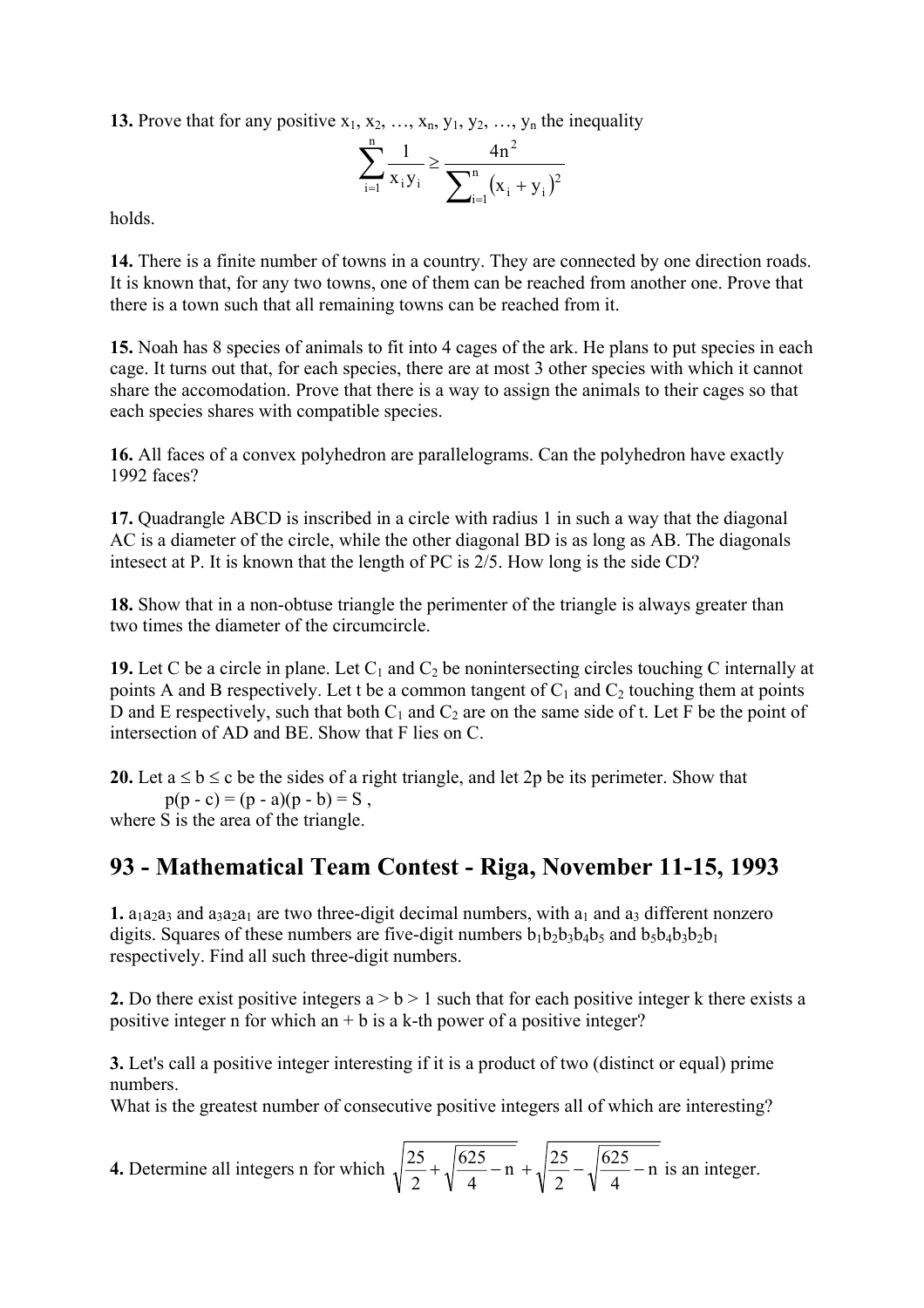**5.** Prove that for any odd positive integer n,  $n^{12} - n^8 - n^4 + 1$  is divisible by  $2^9$ .

**6.** Suppose two functions  $f(x)$  and  $g(x)$  are defined for all x with  $2 \le x \le 4$  and satisfy  $2 < f(x) < 4$ ;  $2 < g(x) < 4$ ;  $f(g(x)) = g(f(x)) = x$ ;  $f(x) * g(x) = x^2$  for all  $2 < x < 4$ . Prove that  $f(3) = g(3)$ .

**7.** Solve the system of equations in integers

$$
zx = y2x
$$
  
2<sup>z</sup> = 4<sup>x</sup>  
x + y + z = 20

**8.** Compute the sum of all positive integers whose digits form either a strictly increasing or strictly decreasing sequence.

**9.** Solve the system of equations

$$
x5 = y + y5
$$
  
\n
$$
y5 = z + z5
$$
  
\n
$$
z5 = t + t5
$$
  
\n
$$
t5 = x + x5
$$

**10.** Let  $a_1, a_2, \ldots, a_n$  and  $b_1, b_2, \ldots, b_n$  be two finite sequences consisting of 2n real different numbers. Rearranging each of the sequences in the increasing order we obtain  $a<sup>1</sup>$ ,  $a<sup>2</sup>$ , …,  $a<sup>2</sup>$ <sub>n</sub> and  $b'_1, b'_2, \ldots, b'_n$ . Prove that

$$
\max_{1\leq i\leq n} \mid a_i-b_i \mid \geq \max_{1\leq i\leq n} \mid a_i^\prime - b_i^\prime \mid.
$$

**11.** An equilateral triangle is divided into n² congruent equilateral triangles. A spider stands at one of the vertices, a y at another. Alternately each of them moves to a neighbouring vertex. Prove that the spider can always catch the y.

**12.** There are 13 cities in a certain kingdom. Between some pairs of the cities a two-way direct bus, train or plane connections are established. What is the least possible number of connections to be established in order that choosing any two means of transportation one can go from any city to any other without using the third kind of vehicle?.

**13.** An equilateral triangle ABC is divided into 100 congruent equilateral triangles. What is the greatest number of vertices of small triangles that can be chosen so that no two of them lie on a line that is parallel to any of the sides of the triangle ABC.

**14.** A square is divided into 16 equal squares, obtaining the set of 25 different vertices. What is the least number of vertices one must remove from this set, so that no 4 points of the remaining set are the vertices of any square with sides parallel to the sides of the initial square?

**15.** On each face of two dice some positive integer is written. The two dice are thrown and the numbers on the top face are added. Determine whether one can select the integers on the faces so that the possible sums are 2, 3, 4, 5, 6, 7, 8, 9, 10, 11, 12, 13, all equally likely?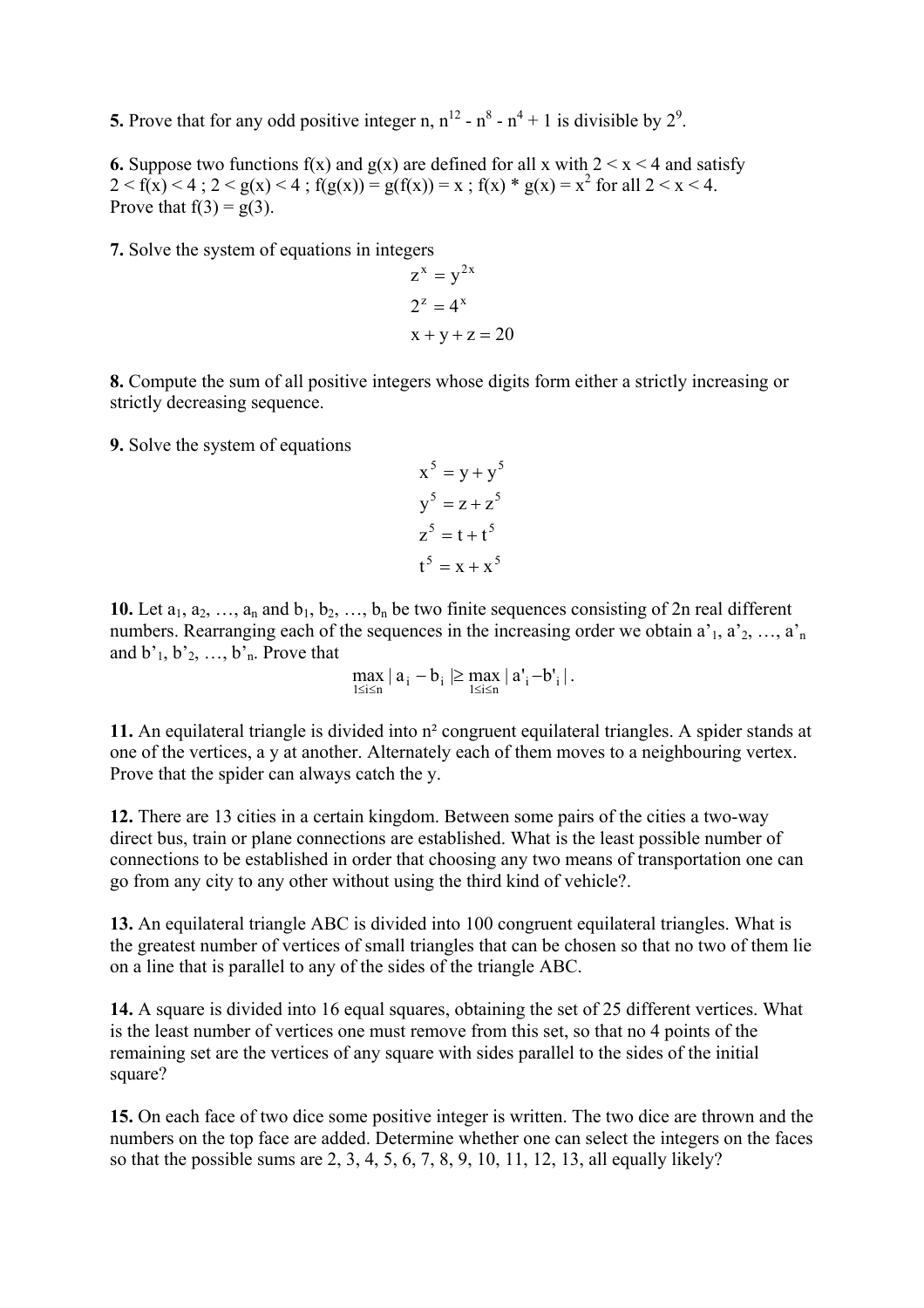**16.** Two circles, both with the same radius r, are placed in the plane without intersecting each other. A line in the plane intersects the first circle at the points A, B and the other at points C, D, so that  $|AB| = |BC| = |CD| = 14$  cm. Another line intersects the circles at E, F, respectively G, H so that  $|EF| = |FG| = |GH| = 6$  cm. Find the radius r.

**17.** Let's consider three pairwise non-parallel straight constant lines in the plane. Three points are moving along these lines with different nonzero velocities, one on each line (we consider the movement to have taken place for infinite time and continue infinitely in the future). Is it possible to determine these straight lines, the velocities of each moving point and their positions at some "zero" moment in such a way that the points never were, are or will be collinear?

**18.** In the triangle ABC,  $|AB| = 15$ ,  $|BC| = 12$ ,  $|AC| = 13$ . Let the median AM and bisector BK intersect at point O, where M  $\in$  BC, K  $\in$  AC. Let OL  $\perp$  AB, L  $\in$  AB. Prove that  $\angle$  OLK  $= \angle$  OLM.

**19.** A convex quadrangle ABCD is inscribed in a circle with center O. The angles AOB, BOC, COD and DOA, taken in some order, are of the same size as the angles of the quadrangle ABCD. Prove that ABCD is a square.

**20.** Let Q be a unit cube. We say that a tetrahedron is good if all its edges are equal and all of its vertices lie on the boundary of Q. Find all possible volumes of good tetrahedra.

### **94 - Mathematical Team Contest - Tartu, November 11, 1994**

**1.** Let  $a \cdot b = a + b - ab$ . Find all triples  $(x, y, z)$  of integers such that  $(x \bullet y) \bullet z + (y \bullet z) \bullet x + (z \bullet x) \bullet y = 0.$ 

**2.** Let  $a_1, a_2, \ldots, a_9$  be any non-negative numbers such that  $a_1 = a_9 = 0$  and at least one of the numbers is non-zero. Prove that for some i,  $2 \le i \le 8$ , the inequality  $a_{i-1} + a_{i+1} \le 2a_i$  holds. Will the statement remain true if we change the number 2 in the last inequality to 1.9 ?

**3.** Find the largest value of the expression

$$
xy + x\sqrt{1-y^2} + y\sqrt{1-x^2} - \sqrt{(1-x^2)(1-y^2)}
$$

**4.** Is there an integer n such that  $\sqrt{n-1} + \sqrt{n+1}$  is a rational number ?

**5.** Let  $p(x)$  be a polynomial with integer coe\_cients such that both equations  $p(x) = 1$  and  $p(x)$  $=$  3 have integer solutions. Can the equation  $p(x) = 2$  have two di\_erent integer solutions ?

**6.** Prove that any irreducible fraction p/q, where p and q are positive integers and q is odd, is equal to a fraction  $n/(2^k-1)$  for some positive integers n and k.

**7.** Let p > 2 be a prime number and

$$
1 + \frac{1}{2^3} + \frac{1}{3^3} + \dots + \frac{1}{(p-1)^3} = \frac{m}{n}
$$

where m and n are relatively prime. Show that m is a multiple of p.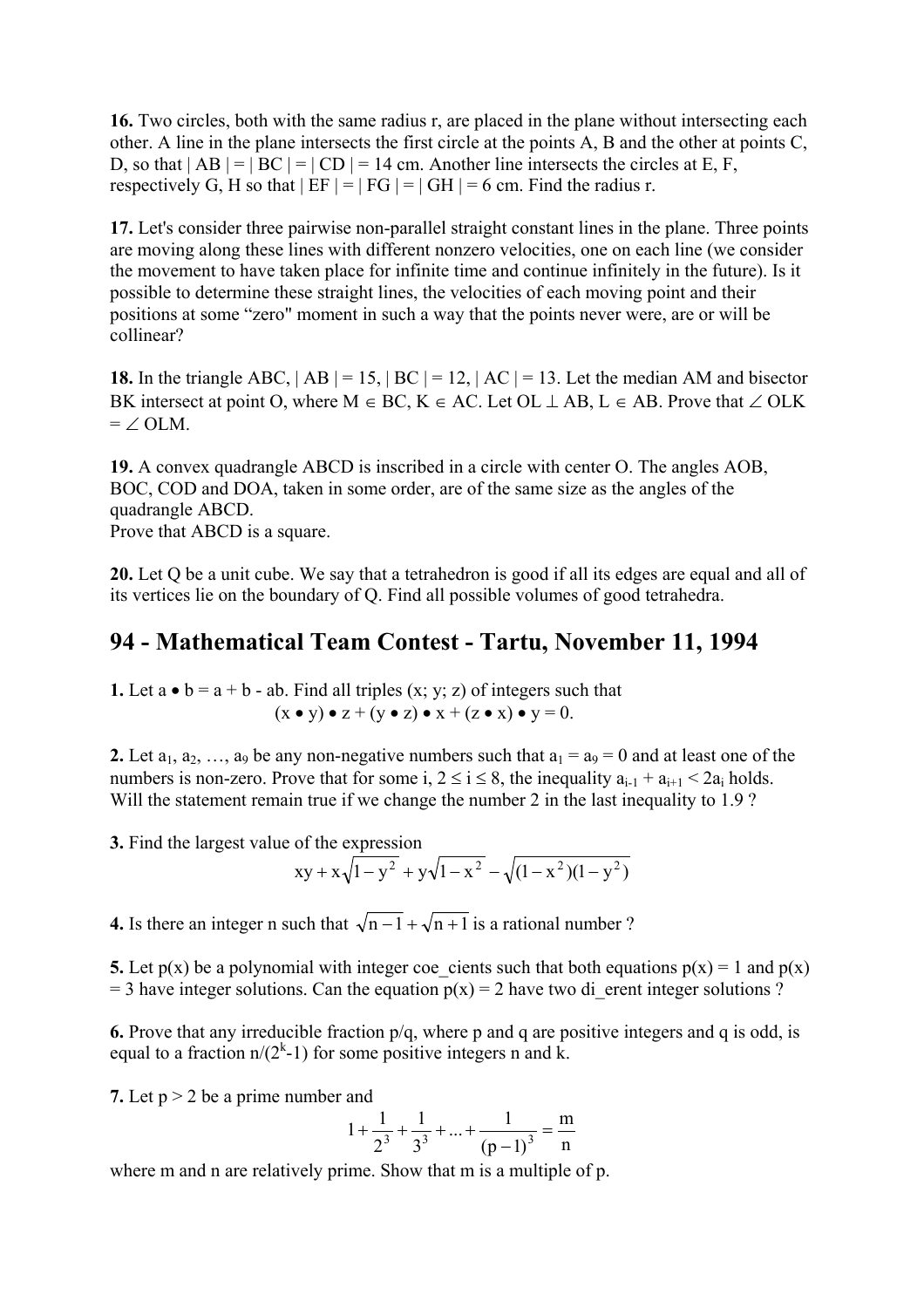**8.** Show that for any integer  $a \ge 5$  there exist integers b and c,  $c \ge b \ge a$ , such that a, b, c are the lengths of the sides of a right-angled triangle.

**9.** Find all pairs of positive integers  $(a, b)$  such that  $2^a + 3^b$  is the square of an integer.

**10.** How many positive integers satisfy the following three conditions:

a) All digits of the number are from the set  $\{1; 2; 3; 4; 5\}$ ;

b) The absolute value of the difference between any two consecutive digits is 1;

c) The integer has 1994 digits ?

**11.** Let NS and EW be two perpendicular diameters of a circle C . A line l touches C at point S. Let A and B be two points on C , symmetric with respect to the diameter EW. Denote the intersection points of l with the lines NA and NB by A' and B', respectively. Show that  $| SA' | * | SB' | = | SN |^2$ 

**12.** The inscribed circle of the triangle  $A_1A_2A_3$  touches the sides  $A_2A_3$ ,  $A_3A_1$ ,  $A_1A_2$  at points  $S_1$ ,  $S_2$ ,  $S_3$ , respectively. Let  $O_1$ ,  $O_2$ ,  $O_3$  be the centres of the inscribed circles of triangles A<sub>1</sub>S<sub>2</sub>S<sub>3</sub>, A<sub>2</sub>S<sub>3</sub>S<sub>1</sub>, A<sub>3</sub>S<sub>1</sub>S<sub>2</sub>, respectively. Prove that the straight lines O<sub>1</sub>S<sub>1</sub>, O<sub>2</sub>S<sub>2</sub>, O<sub>3</sub>S<sub>3</sub> intersect at one point.

**13.** Find the smallest number a such that a square of side a can contain five disks of radius 1, so that no two of the disks have a common interior point.

**14.** Let  $\alpha$ ,  $\beta$ ,  $\gamma$  be the angles of a triangle opposite to its sides with lengths a, b, c respectively. Prove the inequality

$$
a(\frac{1}{\beta} + \frac{1}{\gamma}) + b(\frac{1}{\alpha} + \frac{1}{\gamma}) + c(\frac{1}{\beta} + \frac{1}{\alpha}) \ge 2 \cdot (\frac{a}{\alpha} + \frac{b}{\beta} + \frac{c}{\gamma})
$$

**15.** Does there exist a triangle such that the lengths of all its sides and altitudes are integers and its perimeter is equal to 1995 ?



**16.** The Wonder Island is inhabited by Hedgehogs. Each Hedgehog consists of three segments of unit length having a common endpoint, with all three angles between them equal to 120° (see Figure). Given that all Hedgehogs are lying at on the island and no two of them touch each other, prove that there is a finite number of Hedgehogs on Wonder Island.

**17.** In a certain kingdom, the king has decided to build 25 new towns on 13 uninhabited islands so that on each island there

will be at least one town. Direct ferry connections will be established between any pair of new towns which are on different islands. Determine the least possible number of these connections.

**18.** There are n lines  $(n > 2)$  given in the plane. No two of the lines are parallel and no three of them intersect at one point. Every point of intersection of these lines is labelled with a natural number between 1 and n - 1. Prove that, if and only if n is even, it is possible to assign the labels in such a way that every line has all the numbers from 1 to n - 1 at its points of intersection with the other n - 1 lines.

**19.** The Wonder Island Intelligence Service has 16 spies in Tartu. Each of them watches on some of his colleagues. It is known that if spy A watches on spy B, then B does not watch on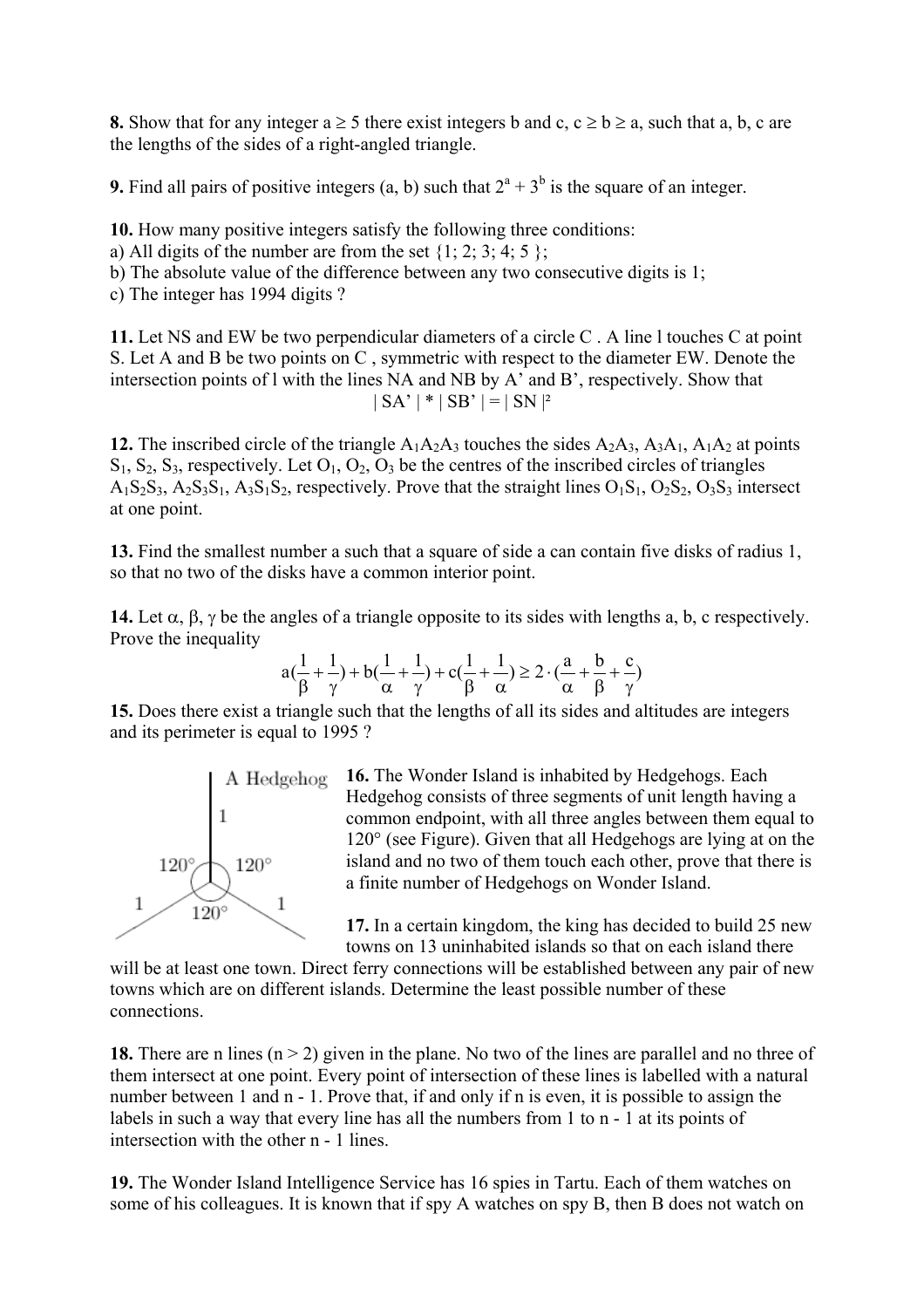A. Moreover, any 10 spies can numbered in such a way that the first spy watches on the second, the second watches on the third, …, the tenth watches on the first. Prove that any 11 spies can also be numbered is a similar manner.

**20.** An equilateral triangle is divided into 9 000 000 congruent equilateral triangles by lines parallel to its sides. Each vertex of the small triangles is coloured in one of three colours. Prove that there exist three points of the same colour being the vertices of a triangle with its sides parallel to the lines of the original triangle.

# **95 - Mathematical Team Contest – Västeras, November 12, 1995**

**1.** Find all triples (x; y; z) of positive integers satisfying the system of equations

$$
x2 = 2(y + z)
$$
  
x<sup>6</sup> = y<sup>6</sup> + z<sup>6</sup> + 31(y<sup>2</sup> + z<sup>2</sup>)

**2.** Let a and k be positive integers such that  $a^2 + k$  divides  $(a - 1)a(a + 1)$ . Prove that  $k \ge a$ .

**3.** The positive integers a, b, c are pairwise relatively prime, a and c are odd and the numbers satisfy the equation  $a^2 + b^2 = c^2$ . Prove that  $b + c$  is a square of an integer.

**4.** John is older than Mary. He notices that if he switches the two digits of his age (an integer), he gets Mary's age. Moreover, the difference between the squares of their ages is a square of an integer. How old are Mary and John?

**5.** Let  $a < b < c$  be three positive integers. Prove that among any 2c consecutive positive integers there exist three different numbers x, y, z such that abc divides xyz.

**6.** Prove that for positive a, b, c, d

4  $d + a$  $d + b$  $c + d$  $c + a$  $b + c$  $b + d$  $a + b$  $\frac{a+c}{c} + \frac{b+d}{c+a} + \frac{c+a}{c+a} + \frac{d+b}{c+a} \ge$ +  $+\frac{d+}{}$ +  $+\frac{c+}{}$ +  $+\frac{b+}{}$ + +

**7.** Prove that  $\sin^3 18^\circ + \sin^2 18^\circ = 1/8$ .

**8.** The real numbers a, b and c satisfy the inequalities  $|a| \ge |b+c|$ ,  $|b| \ge |c+a|$  and  $|c| \ge |c+1|$  $a + b$  |. Prove that  $a + b + c = 0$ .

#### **9.** Prove that

 $1995/2 - 1994/3 + 1993/4 - ... - 2/1995 + 1/1996 = 1/999 + 3/1000 + ... + 1995/1996$ .

**10.** Find all real-valued functions f de\_ned on the set of all non-zero real numbers such that: (i)  $f(1) = 1$ ,

(ii)  $f(1/(x+y)) = f(1/x) + f(1/y)$  for all non-zero x, y, x + y, (iii)  $(x + y) * f(x + y) = xy * f(x) * f(y)$  for all non-zero x, y, x + y.

**11.** In how many ways can the set of integers {1, 2, …, 1995} be partitioned into three nonempty sets so that none of these sets contains any pair of consecutive integers?

**12.** Assume we have 95 boxes and 19 balls distributed in these boxes in an arbitrary manner. We take 6 new balls at a time and place them in 6 of the boxes, one ball in each of the six.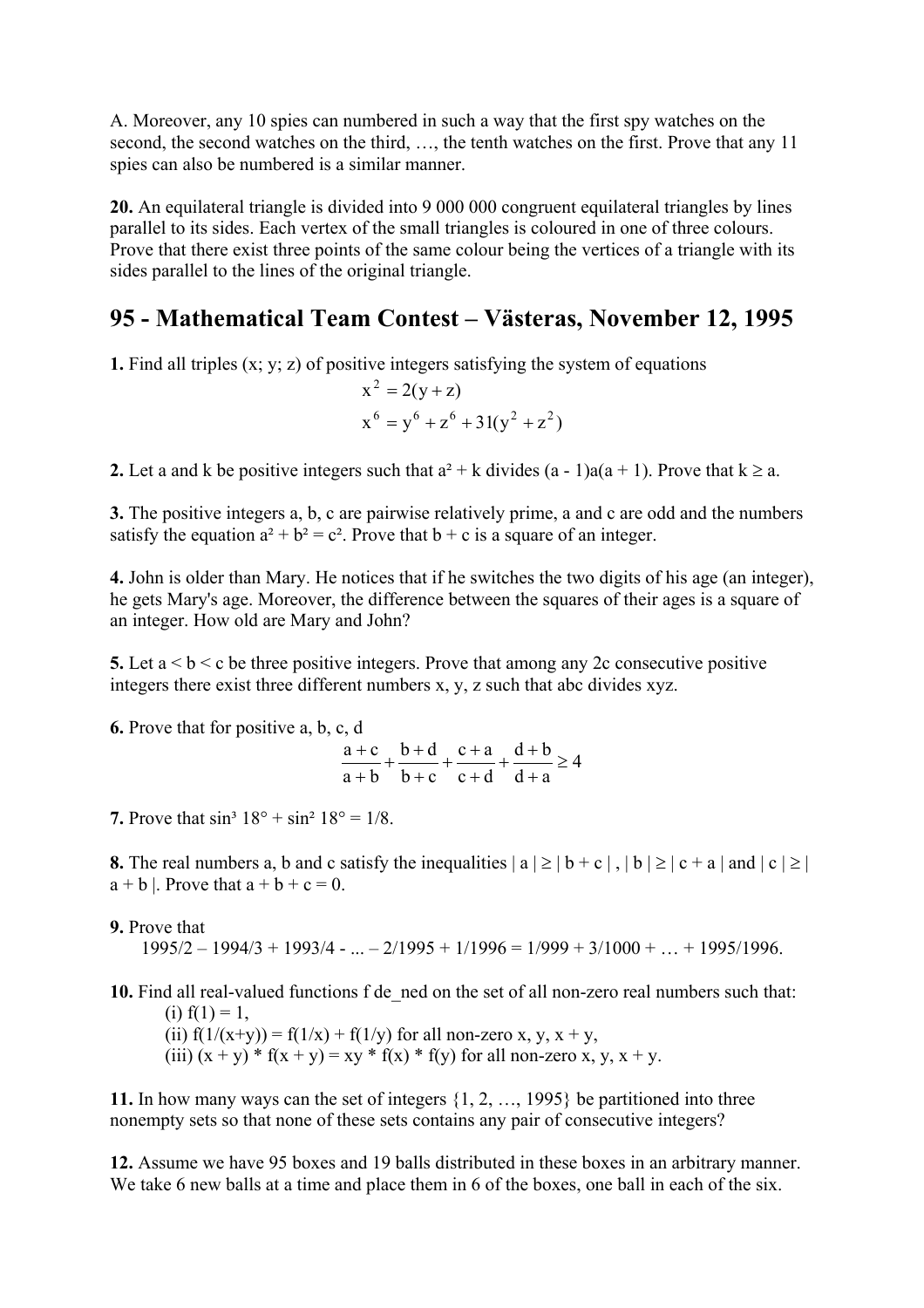Can we, by repeating this process a suitable number of times, achieve a situation in which each of the 95 boxes contains an equal number of balls?

**13.** Consider the following two person game. A number of pebbles are situated on the table. Two players make their moves alternately. A move consists of taking off the table x pebbles where x is the square of any positive integer. The player who is unable to make a move loses. Prove that there are infinitely many initial situations in which the second player can win no matter how his opponent plays.

**14.** There are n eas on an infinite sheet of triangulated paper. Initially the eas are in different small triangles, all of which are inside some equilateral triangle consisting of n 2 small triangles. Once a second each flea jumps from its original triangle to one of the three small triangles having a common vertex but no common side with it. For which natural numbers n does there exist an initial configuration such that after a finite number of jumps all the n fleas can meet in a single small triangle?

**15.** A polygon with 2n+1 vertices is given. Show that it is possible to assign numbers 1, 2, …, 4n+2 to the vertices and midpoints of the sides of the polygon so that for each side the sum of the three numbers assigned to it is the same.

**16.** In the triangle ABC, let l be the bisector of the external angle at C. The line through the midpoint O of AB parallel to l meets AC at E. Determine  $|CE|$ , if  $|AC| = 7$  and  $|CB| = 4$ .

**17.** Prove that there exists a number  $\alpha$  such that for any triangle ABC the inequality  $max(h_A; h_B; h_C) \leq \alpha * min(m_A; m_B; m_C)$ 

holds, where  $h_A$ ,  $h_B$ ,  $h_C$  denote the lengths of the altitudes and  $m_A$ ,  $m_B$ ,  $m_C$  denote the lengths of the medians. Find the smallest possible value of  $\alpha$ .

**18.** Let M be the midpoint of the side AC of a triangle ABC and let H be the footpoint of the altitude from B. Let P and Q be orthogonal projections of A and C on the bisector of the angle B. Prove that the four points H, P, M and Q lie on the same circle.

**19.** The following construction is used for training astronauts:

A circle  $C_2$  of radius 2R rolls along the inside of another, fixed circle  $C_1$  of radius nR; where n is an integer greater than 2. The astronaut is fastened to a third circle  $C_3$  of radius R which rolls along the inside of circle  $C_2$  in such a way that the touching point of the circles  $C_2$  and  $C_3$ remains at maximum distance from the touching point of the circles  $C_1$  and  $C_2$  at all times. How many revolutions (relative to the ground) does the astronaut perform together with the circle  $C_3$  while the circle  $C_2$  completes one full lap around the inside of circle  $C_1$ ?

**20.** Prove that if both coordinates of every vertex of a convex pentagon are integers then the area of this pentagon is not less than 5/2.

## **96 - Mathematical Team Contest – Valkeakoski, 11/3, 1996**

**1.** Let  $\alpha$  be the angle between two lines containing the diagonals of a regular 1996-gon, and let  $\beta \leq 0$  be another such angle. Prove that  $\alpha/\beta$  is a rational number.

**2.** In the figure below, you see three half-circles. The circle C is tangent to two of the halfcircles and to the line PQ perpendicular to the diameter AB. The area of the shaded region is 39 $\pi$ , and the area of the circle C is 9 $\pi$ . Find the length of the diameter AB.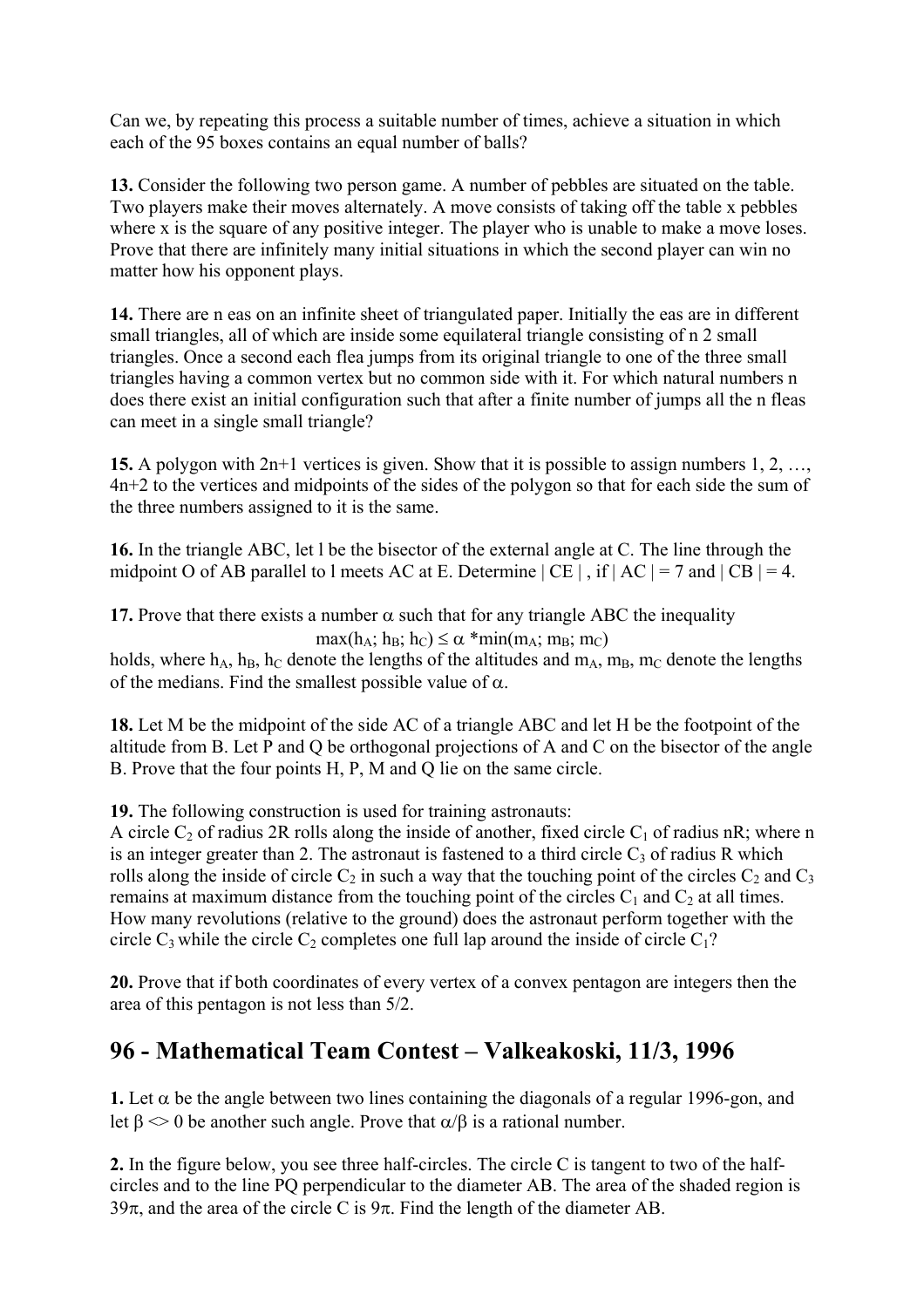

**3.** Let ABCD be a unit square and let P and Q be points in the plane such that Q is the circumcentre of triangle BPC and D be the circumcentre of triangle PQA. Find all possible values of the length of segment PQ.

**4.** ABCD is a trapezium (AD  $||$  BC). P is the point on the line AB such that ∠ CPD is maximal. Q is the point on the line CD such that  $\angle$  BOA is maximal. Given that P lies on the segment AB, prove that  $\angle$  CPD =  $\angle$  BOA.

**5.** Let ABCD be a cyclic convex quadrilateral and let  $r_a$ ,  $r_b$ ,  $r_c$ ,  $r_d$  be the radii of the circles inscribed in the triangles BCD, ACD, ABD, ABC, respectively. Prove that  $r_a + r_c = r_b + r_d$ .

**6.** Let a, b, c, d be positive integers such that  $ab = cd$ . Prove that  $a + b + c + d$  is not a prime.

**7.** A sequence of integers  $a_1, a_2, \ldots$  is such that  $a_1 = 1$ ,  $a_2 = 2$  and for  $n \ge 1$ ,

$$
a_{n+2} = \begin{cases} 5a_{n+1} - 3a_n; a_n \cdot a_{n+1} \text{even} \\ a_{n+1} - a_n; a_n \cdot a_{n+1} \text{odd} \end{cases}
$$

Prove that  $a_n \leq 0$  for all n.

**8.** Consider the sequence:  $x_1 = 19$ ,  $x_2 = 95$ ;  $x_{n+2} = lcm(x_{n+1}, x_n) + x_n$ ; for  $n > 1$ , where lcm(a; b) means the least common multiple of a and b. Find the greatest common divisor of  $x_{1995}$  and x1996.

**9.** Let n and k be integers,  $1 \leq k \leq n$ . Find an integer b and a set A of n integers satisfying the following conditions:

- (i) No product of k 1 distinct elements of A is divisible by b.
- (ii) Every product of k distinct elements of A is divisible by b.
- (iii) For all distinct a, a' in A, a does not divide a'.

**10.** Denote by d(n) the number of distinct positive divisors of a positive integer n (including 1 and n). Let  $a > 1$  and  $n > 0$  be integers such that  $a^n + 1$  is a prime. Prove that  $d(a^n - 1) \ge n$ .

**11.** Real numbers  $x_1, x_2, ..., x_{1996}$  have the following property: For any polynomial W of degree 2 at least three of the numbers  $W(x_1)$ ,  $W(x_2)$ , ...,  $W(x_{1996})$  are equal. Prove that at least three of the numbers  $x_1, x_2, ..., x_{1996}$  are equal.

**12.** Let S be a set of integers containing the numbers 0 and 1996. Suppose further that any integer root of any non-zero polynomial with coe cients in S also belongs to S. Prove that -2 belongs to S.

**13.** Consider the functions f defined on the set of integers such that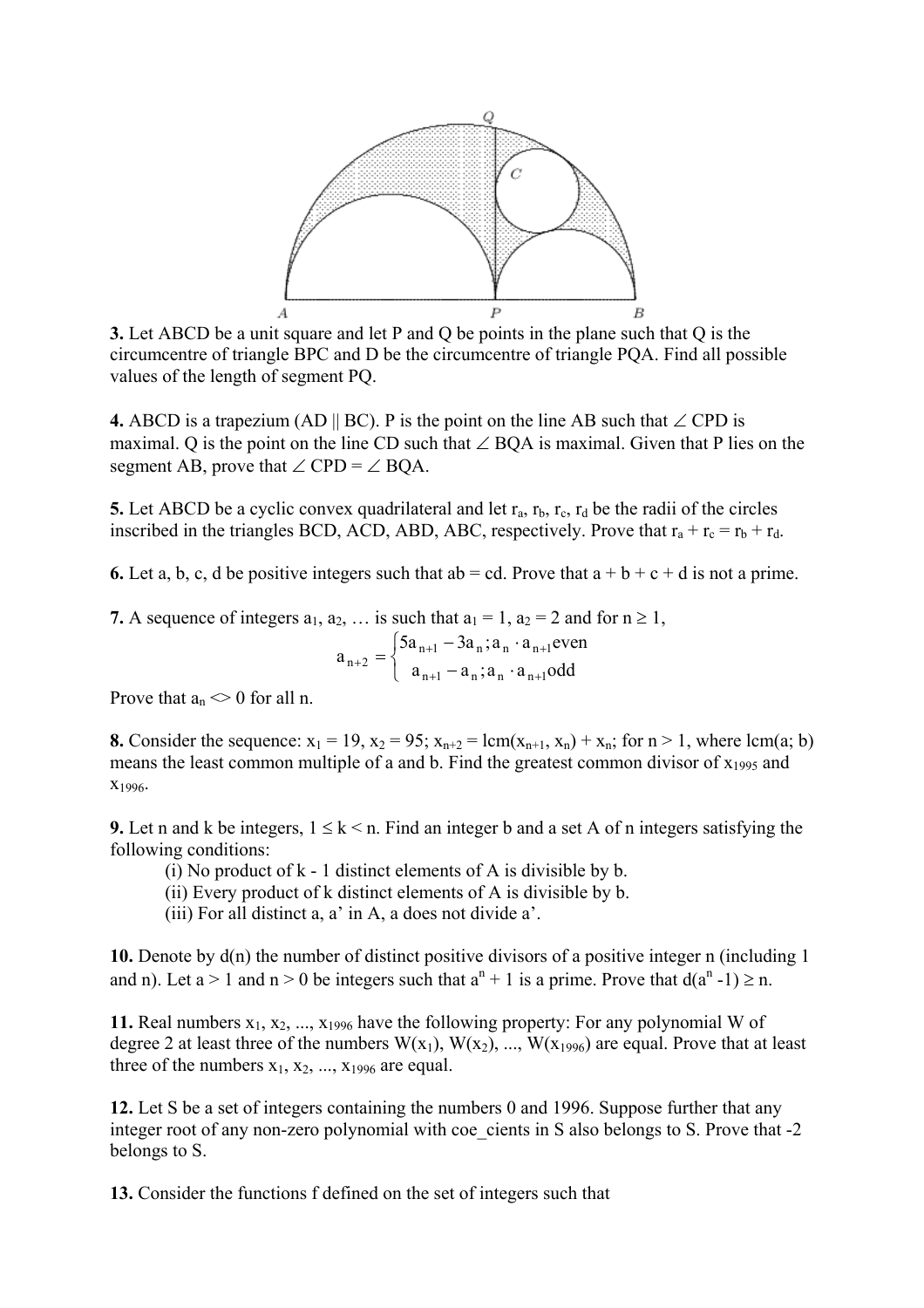$f(x) = f(x^2 + x + 1);$ 

for all integer x. Find (a) all even functions, (b) all odd functions of this kind.

**14.** The graph of the function  $f(x) = x^n + a_{n-1}x^{n-1} + ... + a_1x + a_0$  (where  $n > 1$ ) intersects the line y = b at the points  $B_1, B_2, ..., B_n$  (from left to right), and the line y = c (c  $\leq b$ ) at the points  $C_1, C_2, \ldots, C_n$  (from left to right). Let P be a point on the line y = c, to the right to the point  $C_n$ . Find the sum

$$
\cot(\angle B_1C_1P) + ... + \cot(\angle B_nC_nP).
$$

**15.** For which positive real numbers a, b does the inequality  $\frac{15.6 \text{ m/s}}{10.6 \text{ m/s}^2}$ 

2 b 1 a n a 4 b 3 a 2 a 3 b 2  $x_1x_2 + x_2x_3 + ... + x_{n-1}x_n + x_nx_1 \ge x_1^a x_2^b x_3^a + x_2^a x_3^b x_4^a + ... + x_n^a x_1^b x_2^b$ hold for all integers  $n > 2$  and positive real numbers  $x_1, ..., x_n$ ?

**16.** On an infinite checkerboard two players alternately mark one unmarked cell. One of them uses  $\times$ , the other •. The first who fills a 2 x 2 square with his symbols wins. Can the player who starts always win ?

**17.** Using each of the eight digits 1, 3, 4, 5, 6, 7, 8 and 9 exactly once, a three-digit number A, two two-digit numbers B and C, B < C, and a one digit number D are formed. The numbers are such that  $A + D = B + C = 143$ . In how many ways can this be done ?

**18.** The jury of an olympiad has 30 members in the beginning. Each member of the jury thinks that some of his colleagues are competent, while all the others are not, and these opinions do not change. At the beginning of every session a voting takes place, and those members who are not competent in the opinion of more than one half of the voters are excluded from the jury for the rest of the olympiad. Prove that after at most 15 sessions there will be no more exclusions.

(Note that nobody votes about his own competence.)

**19.** Four heaps contain 38, 45, 61 and 70 matches respectively. Two players take turn choosing any two of the heaps and take some non-zero number of matches from one heap and some non-zero number of matches from the other heap. The player who cannot make a move, loses. Which one of the players has a winning strategy ?

**20.** Is it possible to partition all positive integers into disjoint sets A and B such that

- (i ) no three numbers of A for an arithmetic progression,
- (ii ) no infinite non-constant arithmetic progression can be formed by numbers of B ?

## **97 - Mathematical Team Contest – Copenhagen, 11/9, 1997**

**1.** Determine all functions f from the real numbers to the real numbers, different from the zero function, such that  $f(x)f(y) = f(x - y)$  for all real numbers x and y.

**2.** Given a sequence  $a_1, a_2, a_3, \ldots$  of positive integers in which every positive integer occurs exactly once. Prove that there exist integers 1 and m,  $1 < l < m$ , such that  $a_1 + a_m = 2a_l$ .

**3.** Let  $x_1 = 1$  and  $x_{n+1} = xn + [x_n/n] + 2$ , for  $n = 1, 2, 3, ...$  where [x ] denotes the largest integer not greater than x. Determine  $x_{1997}$ .

**4.** Prove that the arithmetic mean a of  $x_1, \ldots, x_n$  satisfies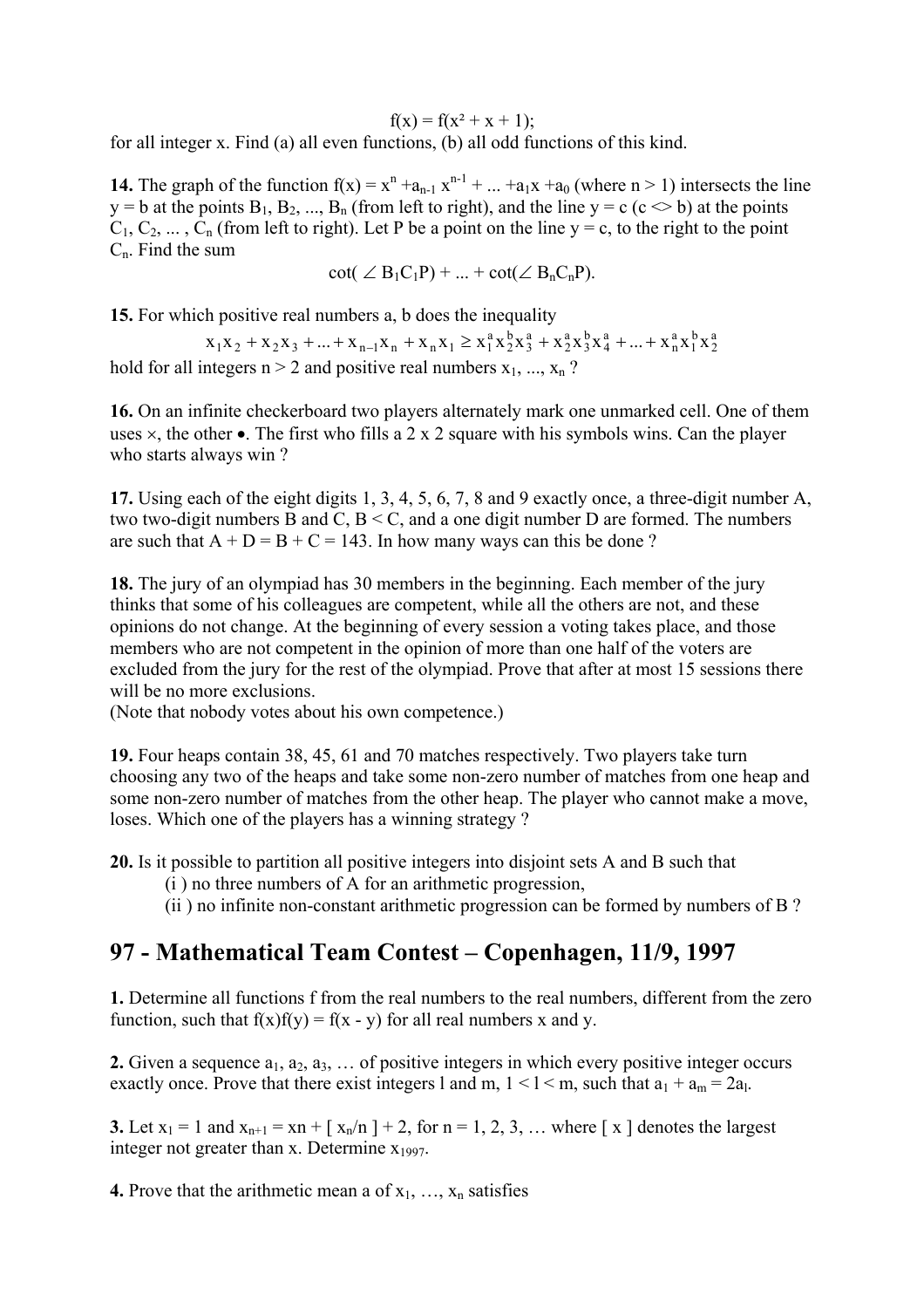$$
(x_1 - a)^2 + ... + (x_n - a)^2 \leq (|x_1 - a| + ... + |x_n - a|)^2
$$

**5.** In a sequence  $u_0, u_1, \ldots$  of positive integers,  $u_0$  is arbitrary, and for any non-negative integer

n, 
$$
u_{n+1} = \begin{cases} \frac{1}{2}u_n; u_n \text{even} \\ a + u_n; u_n \text{odd} \end{cases}
$$

where a is a fixed odd positive integer. Prove that the sequence is periodic from a certain step.

**6.** Find all triples (a, b, c) of non-negative integers satisfying  $a \ge b \ge c$  and  $1 * a<sup>3</sup> + 9 * b<sup>2</sup> + 9 * c + 7 = 1997.$ 

**7.** Let P and Q be polynomials with integer coefficients. Suppose that the integers a and a + 1997 are roots of P, and that  $Q(1998) = 2000$ . Prove that the equation  $Q(P(x)) = 1$  has no integer solutions.

**8.** If we add 1996 to 1997, we first add the unit digits 6 and 7. Obtaining 13, we write down 3 and "carry" 1 to the next column. Thus we make a carry. Continuing, we see that we are to make three carries in total:

$$
\begin{array}{cccc}\n & 1 & 1 & 1 \\
& 1 & 9 & 9 & 6 \\
+ & 1 & 9 & 9 & 7 \\
& 3 & 9 & 9 & 3\n \end{array}
$$

Does there exist a positive integer k such that adding 1996  $*$  k to 1997  $*$  k no carry arises during the whole calculation?

**9.** The worlds in the Worlds' Sphere are numbered 1, 2, 3, … and connected so that for any integer  $n \geq 1$ , Gandalf the Wizard can move in both directions between any worlds with numbers n,  $2n$  and  $3n + 1$ . Starting his travel from an arbitrary world, can Gandalf reach every other world?

**10.** Prove that in every sequence of 79 consecutive positive integers written in the decimal system, there is a positive integer whose sum of digits is divisible by 13.



**11.** On two parallel lines, the distinct points  $A_1$ ,  $A_2$ ,  $A_3$ , ... respectively  $B_1, B_2, B_3, \ldots$  are marked in such a way that  $|A_iA_{i+1}| = 1$  and  $|B_iB_{i+1}| = 2$  for  $i = 1, 2, ...$  (see figure). Provided that  $\angle A_1A_2B_1 = \alpha$ , and the infinite sum  $\angle$  $A_1B_1A_2 + \angle A_2B_2A_3 + \angle A_3B_3A_4 + ...$ 

**12.** Two circles  $C_1$  and  $C_2$  intersect in P and Q. A line through P intersects  $C_1$  and  $C_2$  again in A and B, respectively, and X is the midpoint of AB. The line through Q and X intersects  $C_1$ and  $C_2$  again in Y and Z, respectively. Prove that X is the midpoint of Y Z.



**13.** Five distinct points A, B, C, D and E lie on a line with | AB  $| = | BC | = | CD | = | DE |$ . The point F lies outside the line. Let G be the circumcentre of the triangle ADF and H the circumcentre of the triangle BEF. Show that the lines GH and FC are perpendicular.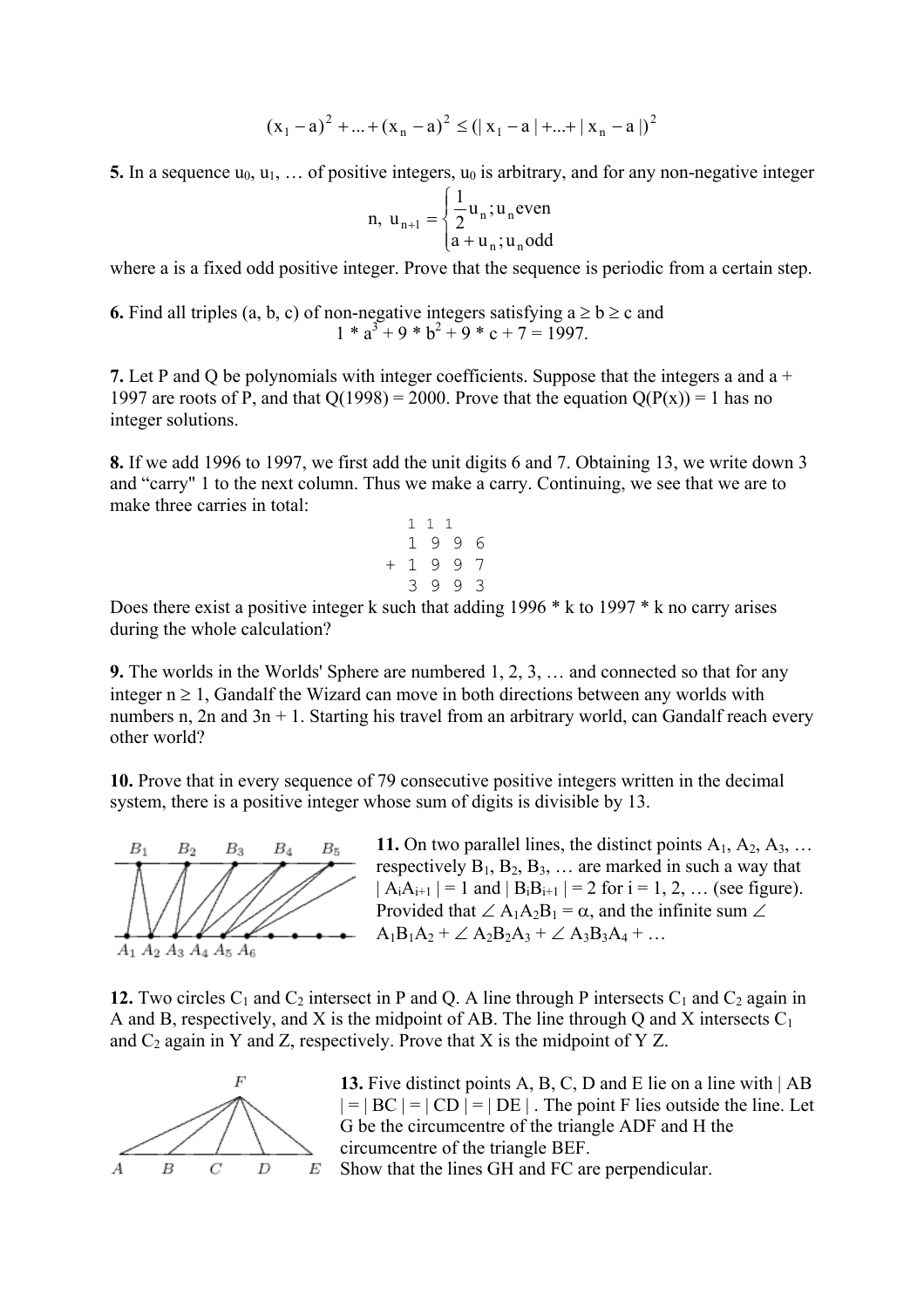**14.** In the triangle ABC,  $|AC|^2$  is the arithmetic mean of  $|BC|^2$  and  $|AB|^2$ . Show that cot<sup>2</sup> B  $\ge$  cot A  $*$  cot C.

**15.** In the acute triangle ABC, the bisectors of  $\angle A$ ,  $\angle B$  and  $\angle C$  intersect the circumcircle again in  $A_1$ ,  $B_1$  and  $C_1$ , respectively. Let M be the point of intersection of AB and  $B_1C_1$ , and let N be the point of intersection of BC and  $A_1B_1$ . Prove that MN passes through the incentre of ∆ ABC.

**16.** On a 5 x 5 chessboard, two players play the following game: The first player places a knight on some square. Then the players alternately move the knight according to the rules of chess, starting with the second player. It is not allowed to move the knight to a square that was visited previously. The player who cannot move loses. Which of the two players has a winning strategy?

**17.** A rectangle can be divided into n equal squares. The same rectangle can also be divided into  $n + 76$  equal squares. Find n.

**18.** (i ) Prove the existence of two infinite sets A and B, not necessarily disjoint, of nonnegative integers such that each non-negative integer n is uniquely representable in the form n  $=$  a + b with  $a \in A$ ,  $b \in B$ .

(ii ) Prove that for each such pair (A, B), either A or B contains only multiples of some integer  $k > 1$ 

**19.** In a forest each of n animals ( $n \ge 3$ ) lives in its own cave, and there is exactly one separate path between any two of these caves. Before the election for King of the Forest some of the animals make an election campaign. Each campaign-making animal visits each of the other caves exactly once, uses only the paths for moving from cave to cave, never turns from one path to another between the caves and returns to its own cave in the end of its campaign. It is also known that no path between two caves is used by more than one campaign-making animal.

a) Prove that for any prime n, the maximum possible number of campaign-making animals is  $(n-1)/2$ ;

b) Find the maximum number of campaign-making animals for  $n = 9$ .

**20.** Twelve cards lie in a row. The cards are of three kinds: with both sides white, both sides black, or with a white and a black side. Initially, nine of the twelve cards have a black side up. The cards 1-6 are turned, and subsequently four of the twelve cards have a black side up. Now cards 4-9 are turned, and six cards have a black side up. Finally, the cards 1-3 and 10-12 are turned, after which five cards have a black side up. How many cards of each kind were there?

## **98 - Mathematical Team Contest – Warschau, 11/8, 1998**

**1.** Find all functions f of two variables, whose arguments x, y and values  $f(x, y)$  are positive integers, satisfying the following conditions (for all positive integers x and y):

 $f(x; x) = x;$  $f(x; y) = f(y; x);$  $(x + y)f(x; y) = yf(x; x+y)$ :

**2.** A triple (a, b, c) of positive integers is called quasi-Pythagorean if there exists a triangle with lengths of the sides a, b, c and the angle opposite to the side c equal to 120°. Prove that if (a, b, c) is a quasi-Pythagorean triple then c has a prime divisor bigger than 5.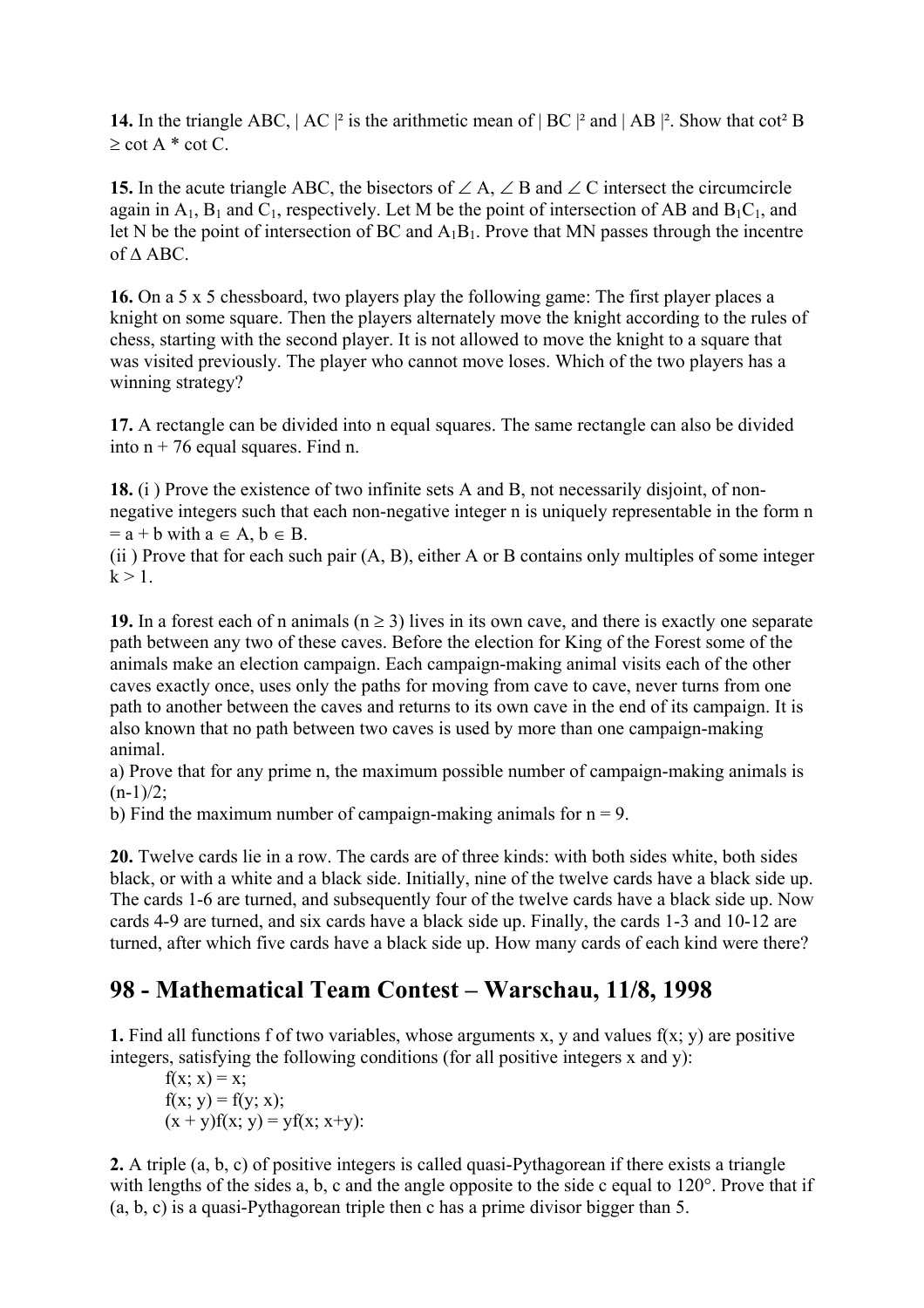**3.** Find all pairs of positive integers x, y which satisfy the equation  $2x^2 + 5y^2 = 11(xy - 11)$ .

**4.** Let P be a polynomial with integer coefficients. Suppose that for  $n = 1, 2, 3, \ldots, 1998$  the number P(n) is a three-digit positive integer. Prove that the polynomial P has no integer roots.

**5.** Let a be an odd digit and b an even digit. Prove that for every positive integer n there exists a positive integer, divisible by  $2^n$ , whose decimal representation contains no digits other than a and b.

**6.** Let P be a polynomial of degree 6 and let a, b be real numbers such that  $0 \le a \le b$ . Suppose that  $P(a) = P(-a)$ ,  $P(b) = P(-b)$ ,  $P(0) = 0$ . Prove that  $P(x) = P(-x)$  for all real x.

**7.** Let R be the set of all real numbers. Find all functions f:  $R \rightarrow R$  satisfying for all x;  $y \in R$ the equation  $f(x) + f(y) = f(f(x)f(y))$ .

**8.** Let  $P_k(x) = 1 + x + x^2 + ... + x^{k-1}$ . Show that

$$
\sum_{k=1}^{n} {n \choose k} P_k(x) = 2^{n-1} P_n(\frac{1+x}{2}) n
$$

for every real number x and every positive integer n.

**9.** Let the numbers  $\alpha$ ,  $\beta$  satisfy  $0 \le \alpha \le \beta \le \pi/2$  and let  $\gamma$  and  $\delta$  be the numbers defined by the conditions:

(i)  $0 < \gamma < \pi/2$ , and tan is the arithmetic mean of tan  $\alpha$  and tan  $\beta$ ; (ii)  $0 < \delta < \pi/2$ , and  $1/\cos \delta$  is the arithmetic mean of  $1/\cos \alpha$  and  $1/\cos \beta$ . Prove that  $\gamma < \delta$ .

**10.** Let  $n \ge 4$  be an even integer. A regular n-gon and a regular  $(n-1)$ -gon are inscribed into the unit circle. For each vertex of the n-gon consider the distance from this vertex to the nearest vertex of the (n-1)-gon, measured along the circumference. Let S be the sum of these n distances. Prove that S depends only on n, and not on the relative position of the two polygons.

**11.** Let a, b, c be the lengths of the sides of a triangle. Let R denote its circumradius. Prove 2  $\mu$  2  $R \geq \frac{a^2 + b}{\sqrt{a^2 + b^2}}$  $\geq \frac{a^2 + b^2}{\sqrt{a^2 + b^2}}$ 

that R  $\geq \frac{a+b}{2\sqrt{2a^2+2b^2-a^2}}$  $2\sqrt{2a^2+2b^2}-c$  $+ 2b^2 -$ 

When does equality hold ?

**12.** In a triangle ABC, ∠ BAC = 90°. Point D lies on the side BC and satisfies ∠ BDA = 2  $\angle$ BAD. Prove that  $1/AD = \frac{1}{2} (1/BD + 1/CD)$ .

**13.** In a convex pentagon ABCDE, the sides AE and BC are parallel and  $\angle$  ADE =  $\angle$  BDC. The diagonals AC and BE intersect in P. Prove that  $\angle$  EAD =  $\angle$  BDP and  $\angle$  CBD =  $\angle$  ADP.

**14.** Given triangle ABC with AB < AC. The line passing through B and parallel to AC meets the external angle bisector of  $\angle$  BAC at D. The line passing through C and parallel to AB meets this bisector at E. Point F lies on the side AC and satisfies the equality  $FC = AB$ . Prove that  $DF = FE$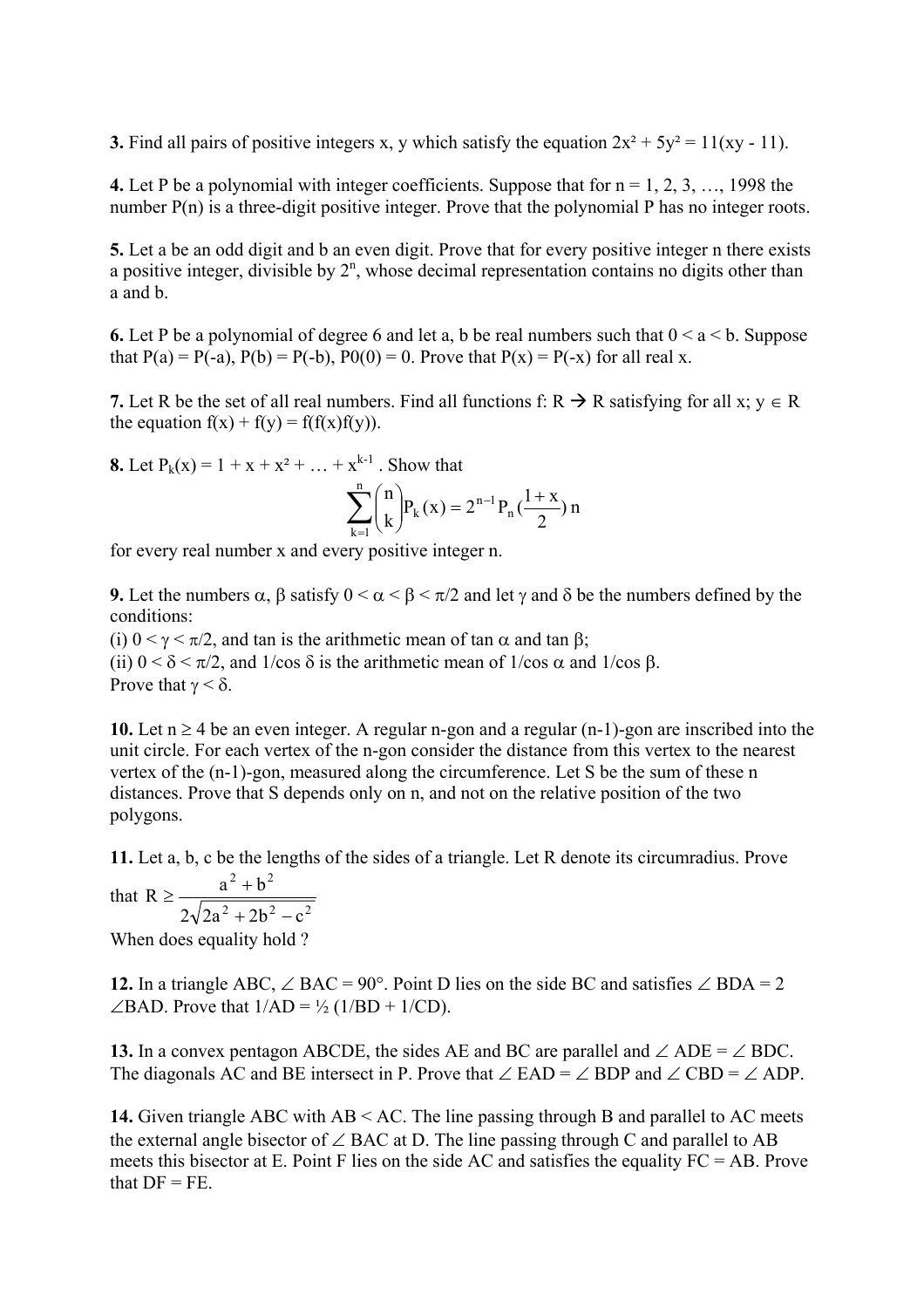**15.** Given acute triangle ABC. Point D is the foot of the perpendicular from A to BC. Point E lies on the segment AD and satisfies the equation

$$
AE / ED = CD / DB
$$

Point F is the foot of the perpendicular from D to BE. Prove that  $\angle$  AFC = 90°.

**16.** Is it possible to cover a 13 x 13 chessboard with fourty-two pieces of dimensions 4 x 1 such that only the central field of the chessboard remains uncovered ? (We assume that each piece covers exactly four fields of the chessboard.)

**17.** Let n and k be positive integers. There are nk objects (of the same size) and k boxes, each of which can hold n objects. Each object is coloured in one of k different colours. Show that the objects can be packed in the boxes so that each box holds objects of at most two colours.

**18.** Determine all positive integers n for which there exists a set S with the following properties:

(i) S consists of n positive integers, all smaller than  $2^{n-1}$ ;

(ii) for any two distinct subsets A and B of S, the sum of the elements of A is different from the sum of the elements of B.

**19.** Consider a ping-pong match between two teams, each consisting of 1000 players. Each player played against each player of the other team exactly once (there are no draws in pingpong). Prove that there exist ten players, all from the same team, such that every member of the other team has lost his game against at least one of those ten players.

**20.** We say that some positive integer m covers the number 1998, if 1, 9, 9, 8 appear in this order as digits of m. (For instance 1998 is covered by 2**1**59**9**36**98** but not by 213326798.) Let k(n) be the number of positive integers that cover 1998 and have exactly n digits ( $n \ge 5$ ), all different from 0. What is the remainder of  $k(n)$  in division by 8?

# **99 - Mathematical Team Contest – Reykjavik, 11/6, 1999**

**1.** Determine all real numbers a, b, c, d that satisfy the following equations

 $abc + ab + bc + ca + a + b + c = 1$  $bcd + bc + cd + db + b + c + d = 9$  $cda + cd + da + ac + c + d + a = 9$  $dab + da + ab + bd + d + a + b = 9$ 

**2.** Determine all positive integers n with the property that the third root of n is obtained by removing its last three decimal digits.

**3.** Determine all positive integers  $n \ge 3$  such that the inequality

 $a_1a_2 + a_2a_3 + \ldots + a_{n-1}a_n + a_na_1 \leq 0$ holds for all real numbers  $a_1$ ;  $a_2$ ; …;  $a_n$  which satisfy  $a_1 + a_2 + ... + a_n = 0$ .

**4.** For all positive real numbers x and y let

 $f(x; y) = min(x; y/(x^2 + y^2)).$ 

Show that there exist  $x_0$  and  $y_0$  such that  $f(x; y) \le f(x_0; y_0)$  for all positive x and y, and find  $f(x_0; y_0)$ .

**5.** The point (a; b) lies on the circle  $x^2 + y^2 = 1$ . The tangent to the circle at this point meets the parabola  $y = x^2 + 1$  at exactly one point. Find all such points (a; b).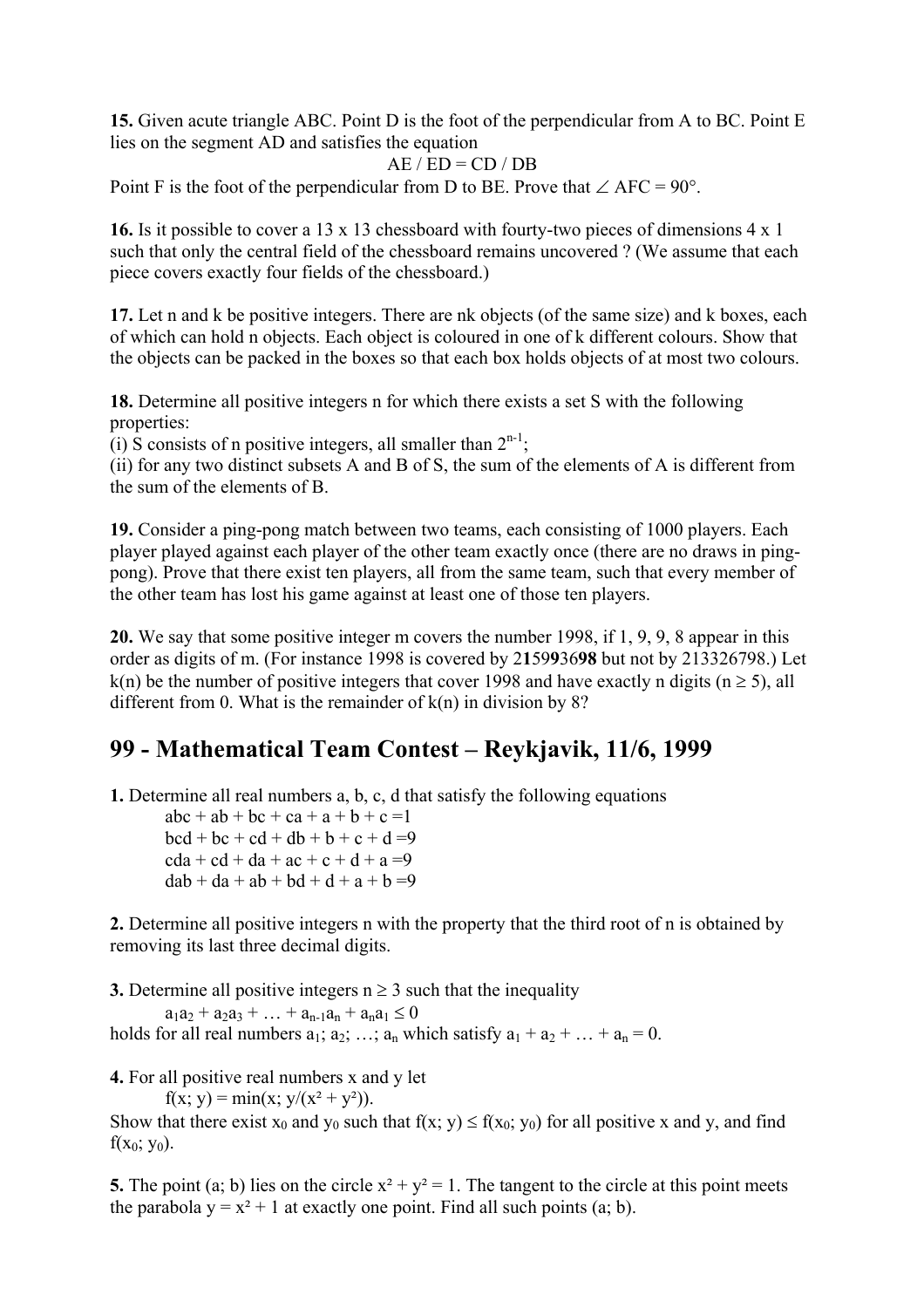**6.** What is the least number of moves it takes a knight to get from one corner of an n x n chessboard, where  $n \geq 4$ , to the diagonally opposite corner?

**7.** Two squares on an 8 x 8 chessboard are called adjacent if they have a common edge or common corner. Is it possible for a king to begin in some square and visit all squares exactly once in such a way that all moves except the first are made into squares adjacent to an even number of squares already visited?

**8.** We are given 1999 coins. No two coins have the same weight. A machine is provided which allows us with one operation to determine, for any three coins, which one has the middle weight. Prove that the coin that is the 1000th by weight can be determined using no more than 1000000 operations and that this is the only coin whose position by weight can be determined using this machine.

**9.** A cube with edge length 3 is divided into 27 unit cubes. The numbers 1, 2, …, 27 are distributed arbitrarily over the unit cubes, with one number in each cube. We form the 27 possible row sums (there are nine such sums of three integers for each of the three directions parallel with the edges of the cube). At most how many of the 27 row sums can be odd?

**10.** May the points of a disc of radius 1 (including its circumference) be partitioned into three subsets in such a way that no subset contains two points separated by a distance 1?

**11.** Prove that for any four points in the plane, no three of which are collinear, there exists a circle such that three of the four points are on the circumference and the fourth point is either on the circumference or inside the circle.

**12.** In a triangle ABC it is given that 2AB = AC + BC. Prove that the incentre of ABC, the circumcenter of ABC, and the midpoints of AC and BC are concyclic.

**13.** The bisectors of the angles A and B of the triangle ABC meet the sides BC and CA at the points D and E, respectively. Assuming that  $AE + BD = AB$ , determine the angle C.

**14.** Let ABC be an isosceles triangle with AB = AC. Points D and E lie on the sides AB and AC, respectively. The line passing through B and parallel to AC meets the line DE at F. The line passing through C and parallel to AB meets the line DE at G. Prove that

$$
[DBCG] / [FBCE] = AD / AE ,
$$

where [PORS] denotes the area of the quadrilateral PORS.

**15.** Let ABC be a triangle with  $\angle C = 60^{\circ}$  and AC < BC. The point D lies on the side BC and satisfies  $BD = AC$ . The side AC is extended to the point E where AC = CE. Prove that AB = DE.

**16.** Find the smallest positive integer k which is representable in the form  $k = 19<sup>n</sup> - 5<sup>m</sup>$  for some positive integers m and n.

**17.** Does there exist a finite sequence of integers  $c_1, c_2, ..., c_n$  such that all the numbers a +c<sub>1</sub>,  $a + c_2, \ldots, a + c_n$  are primes for more than one but not infinitely many different integers a?

**18.** Let m be a positive integer such that  $m = 2 \pmod{4}$ . Show that there exists at most one factorization m = ab where a and b are positive integers satisfying  $0 < a - b < \sqrt{5 + 4\sqrt{4m+1}}$ .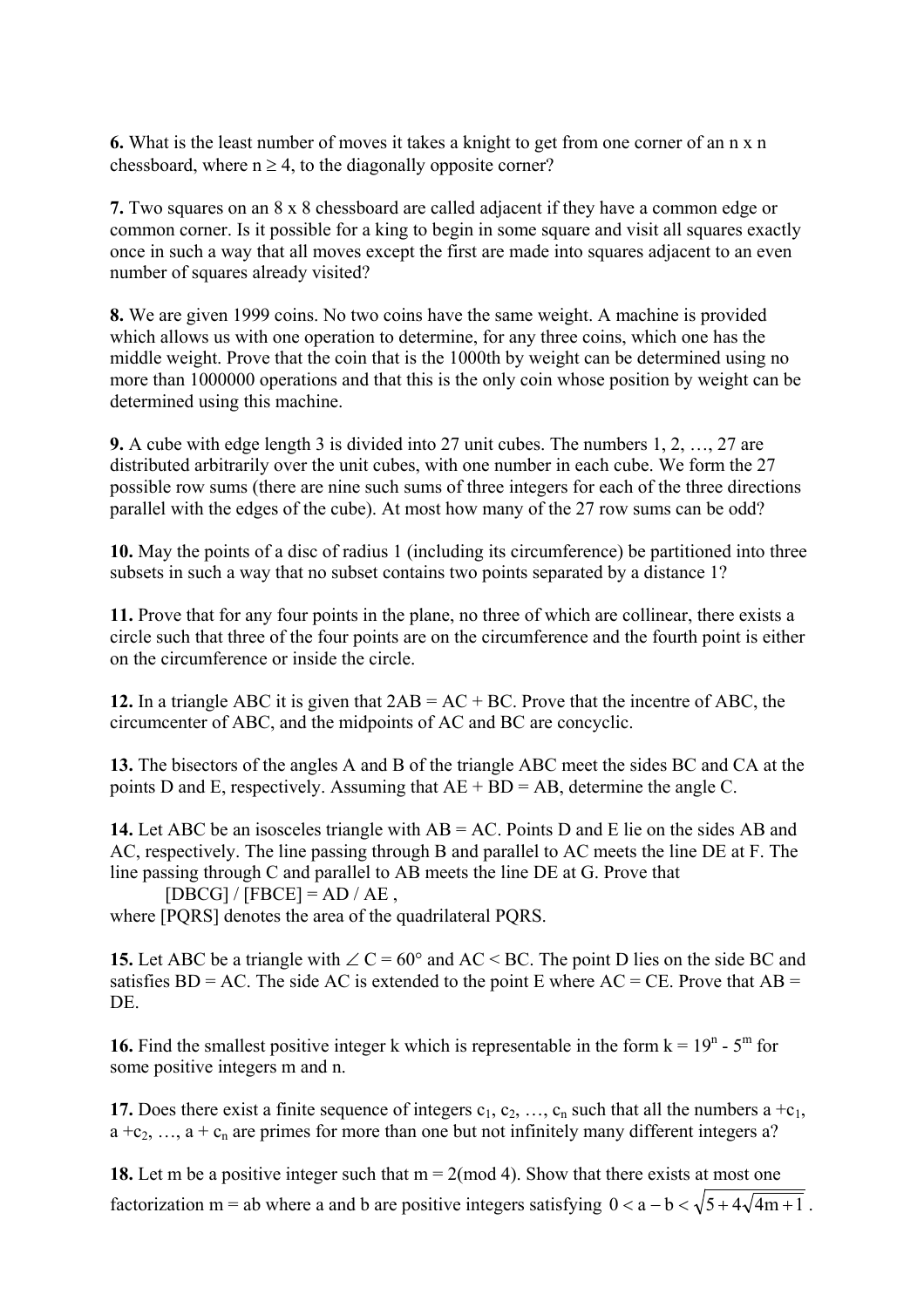**19.** Prove that there exist infinitely many even positive integers k such that for every prime p the number  $p^2 + k$  is composite.

**20.** Let a, b, c and d be prime numbers such that  $a > 3b > 6c > 12d$  and  $a^2 - b^2 + c^2 - d^2 = 1749$ . Determine all possible values of  $a^2 + b^2 + c^2 + d^2$ .

Baltic Way 2000 - Oslo, November 5, 2000

**1.** Let K be a point inside the triangle ABC. Let M and N be points such that M and K are on opposite sides of the line AB, and N and K are on opposite sides of the line BC. Assume that  $\angle$  MAB =  $\angle$  MBA =  $\angle$  NBC =  $\angle$  NCB =  $\angle$  KAC =  $\angle$  KCA. Show that MBNK is a parallelogram.

**2.** Given an isosceles triangle ABC with ∠ A = 90°. Let M be the midpoint of AB. The line passing through A and perpendicular to CM intersects the side BC at P. Prove that  $\angle$  AMC = 6 BMP.

**3.** Given a triangle ABC with ∠ A = 90° and AB ≠ AC. The points D, E, F lie on the sides BC, CA, AB, respectively, in such a way that AFDE is a square. Prove that the line BC, the line FE and the line tangent at the point A to the circumcircle of the triangle ABC intersect in one point.

**4.** Given a triangle ABC with ∠ A = 120°. The points K and L lie on the sides AB and AC, respectively. Let BKP and CLQ be equilateral triangles constructed outside the triangle ABC. Prove that  $PQ \ge \sqrt{3}/2$  (AB + AC).

**5.** Let ABC be a triangle such that BC /  $(AB - BC) = (AB + BC) / AC$ Determine the ratio  $\angle A : \angle C$ .

**6.** Fredek runs a private hotel. He claims that whenever  $n \ge 3$  guests visit the hotel, it is possible to select two guests that have equally many acquaintances among the other guests, and that also have a common acquaintance or a common unknown among the guests. For which values of n is Fredek right? (Acquaintance is a symmetric relation.)

**7.** In a 40 x 50 array of control buttons, each button has two states: on and off. By touching a button, its state and the states of all buttons in the same row and in the same column are switched. Prove that the array of control buttons may be altered from the all-on state to the all-on state by touching buttons successively, and determine the least number of touches needed to do so.

**8.** Fourteen friends met at a party. One of them, Fredek, wanted to go to bed early. He said goodbye to 10 of his friends, forgot about the remaining 3, and went to bed. After a while he returned to the party, said goodbye to 10 of his friends (not necessarily the same as before), and went to bed. Later Fredek came back a number of times, each time saying goodbye to exactly 10 of his friends, and then went back to bed. As soon as he had said goodbye to each of his friends at least once, he did not come back again. In the morning Fredek realised that he had said goodbye a di erent number of times to each of his thirteen friends! What is the smallest possible number of times that Fredek returned to the party?